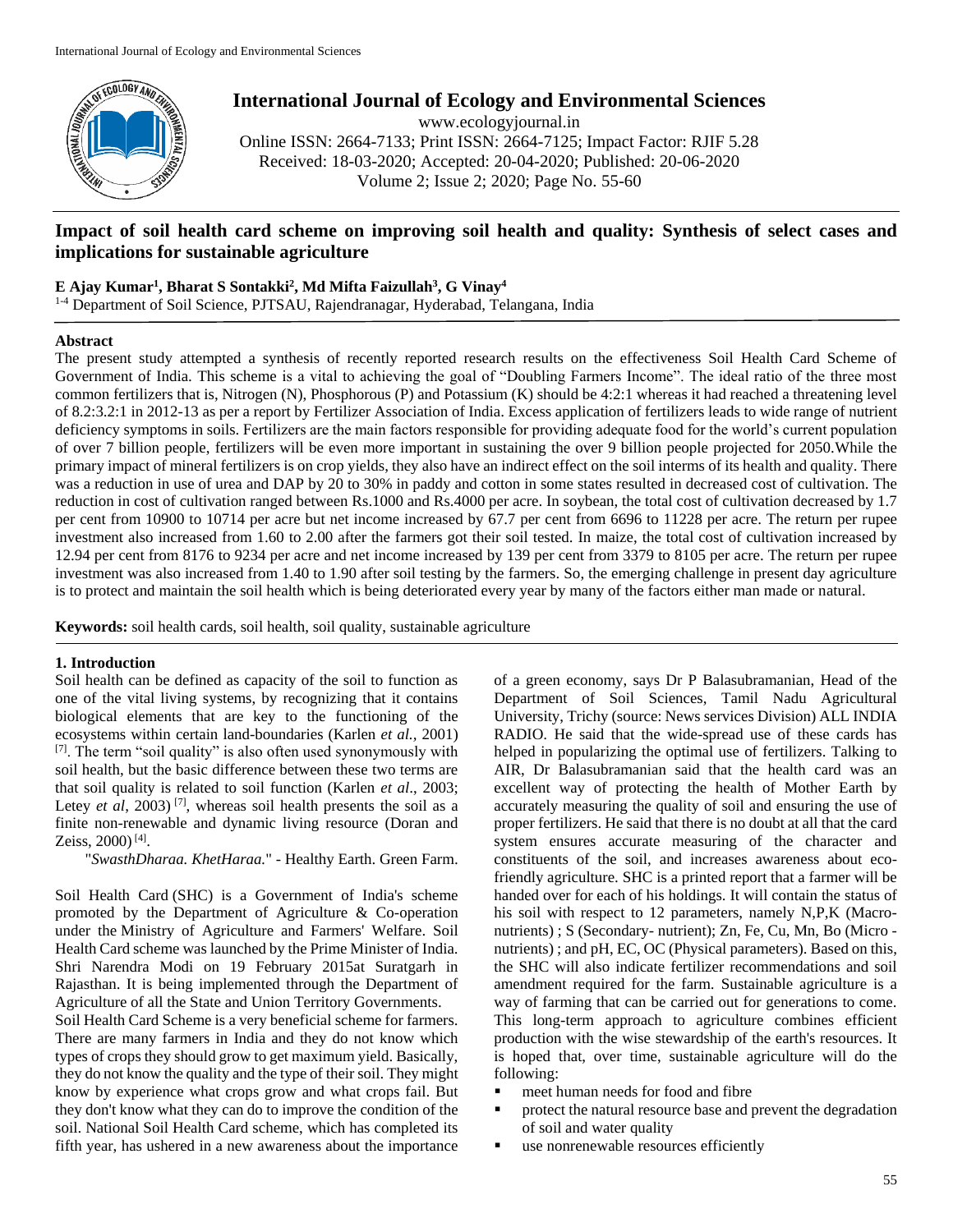- use natural biological cycles and controls
- assure the economic survival of farming and the well-being of farmers and their families.

Considering the importance of this scheme in ensuring optimum soil health for sustainable agriculture, we have attempted to analyze synthesize the primary research findings of select cases and present the synthesis in sustainability perspective.

### **2. Approach followed**

Since the introduction of SHC Scheme by the Government of India, many studies have been conducted. However, keeping in view larger perspective, we attempted synthesis of five empirical research studies as cases. The selected studies are reported during 2017-18 with at least one state as study area. The areas include Andhra Pradesh, Assam, Madhya Pradesh, Punjab and all-India in different crops like *Kharif* paddy, maize, soybean.

# **3. Results and Discussion**

### **3.1 Case study 1: Impact study on soil health card scheme (Amarender, 2017)**

Under SHC scheme, cropped area was divided in to grids of 10 ha for rainfed and 2.5 ha for irrigated. One soil sample from each grid will be taken and test results will be distributed to all the farmers whose lands fall under the grid.

### **Level of utilization and Impact of the SHC scheme**

- About 66% of the farmers are able to understand the content of the SHC, about 57% mentioned that the recommendations are suitable for their farms and about 53% are able to follow recommendations.
- The SHC scheme is inclusive in nature, small and marginal farmers are pro-active in adoption of recommendations based on SHC.
- There was a reduction in use of urea and DAP by 20 to 30% in paddy and cotton in some states resulted in decreased cost of cultivation. The reduction in cost of cultivation ranged between Rs.1000 and Rs.4000 per acre.
- The use of micro-nutrients (especially gypsum) was slightly increased after SHC distribution.
- There was a significant increase in yield for farmers who practiced recommended practices as per the SHC.
- With the decrease in cost of cultivation and increase in yields, netincomes of the farmers increased between 30 and 40% after the SHC scheme.

# **Constraints of SHC Scheme**

- Some farmers complained that the soil test values are not representative of their fields and they also complained that the field staff are not collected soil samples in their presence. To build trust, samples to be collected in presence of GRID farmers.
- Uniform soil GRIDS of 10 ha for rainfed and 2.5 ha for irrigated should be reexamined. The grid size should be determined based on the soil variability index (soil variogram). If variability was high, GRID size should be less and vice versa.
- Soil variogram needs to be developed at each block level to determine the GRID size at block level.
- Many farmers are unable to understand the content, hence unable to follow the recommended practices.
- Only 44% of the farmers mentioned that the extension officers explained the content.
- SHC distribution and awareness campaigns needs to be arranged before sowing season, so that farmers will practice recommended crop choice and fertilizers.
- Awareness campaigns need to be organized the use of SHC in reduction in fertilizer use and costs and increase in yields.
- Many farmers feel that SHC should also mention one or two physical and micro-biological indicators (such as soil texture, water holding capacity, and water quality and bacterial content).
- There is a need to identify best practices in soil sample collection (predetermined DRID apps practiced in Punjab and TN) and testing for scale-up.
- Development of GIS based soil fertility maps at village/block level and wider publicity through wall-posters and display boards in village panchayats should be promoted.
- Government should ensure availability of recommended fertilizers and bio-fertilizers at village level at reasonable prices.

| Table 1: Consumption of fertilizers in million tonnes in India |  |  |  |
|----------------------------------------------------------------|--|--|--|
|----------------------------------------------------------------|--|--|--|

|      | <b>Million tonnes</b> |     |     |       |      | <b>NPK</b> ratio |   |
|------|-----------------------|-----|-----|-------|------|------------------|---|
| Year | N                     | P   | K   | total | N    | P                | K |
| 1956 | 0.1                   | 0.0 | 0.0 | 0.1   | 10.4 | 1.3              |   |
| 1981 | 3.7                   | 1.2 | 0.6 | 5.5   | 5.9  | 1.9              |   |
| 1991 | 8.0                   | 3.2 | 1.3 | 12.5  | 6.0  | 2.4              |   |
| 2001 | 10.9                  | 4.2 | 1.6 | 16.7  | 7.0  | 2.7              |   |
| 2011 | 16.6                  | 8.0 | 3.5 | 28.1  | 4.7  | 2.3              |   |
| 2015 | 16.9                  | 6.1 | 2.5 | 25.6  | 6.7  | 2.4              |   |

India is consuming about 25.6 million tonnes of fertilizers, mostly Nitrogen (17 million tonnes) followed by Phosphorous (6 million tonnes) and Potassium (2.5 million tonnes). The current NPK ratio is 6.7:2.4:1, which is highly skewed towards Nitrogen as against ideal ratio of 4:2:1 (Table 1). There are wide variations across the states, in terms of fertilizer use per acre and NPK ratios (Fig. 2). India is spending about Rs. One lakh crore on fertilizer subsidy. It is estimated that subsidy amount is about Rs.6500/ha of the net cropped area and about Rs.7000/farmer resulting in excessive use of fertilizers especially Nitrogen at the cost of micro-nutrients and manure (Figure 3). As a result of the excessive and unbalanced use of fertilizers, the amount of food grain produced per kg of fertilizer applied declined from 13 kg in the 1970s to just 4 kg by 2010. In order to promote balanced use of fertilizers, government of India introduced has Soil Health Card Scheme across India.

### **3.2 Case study 2: A study was conducted to know the impact of soil health card scheme on Farmer's income of** *Kharif***crops in Madhya Pradesh (Chouhan** *et al***., 2017).**

In this study, data were collected from 30 soil tested farmers/beneficiaries before and after application of recommended doses of fertilizers (RDF) as an outcome of SHC Scheme. Thescheme was found highly beneficial to the farmers in terms of increasing their income. However, there is a need to generate awareness about the benefits of this scheme among the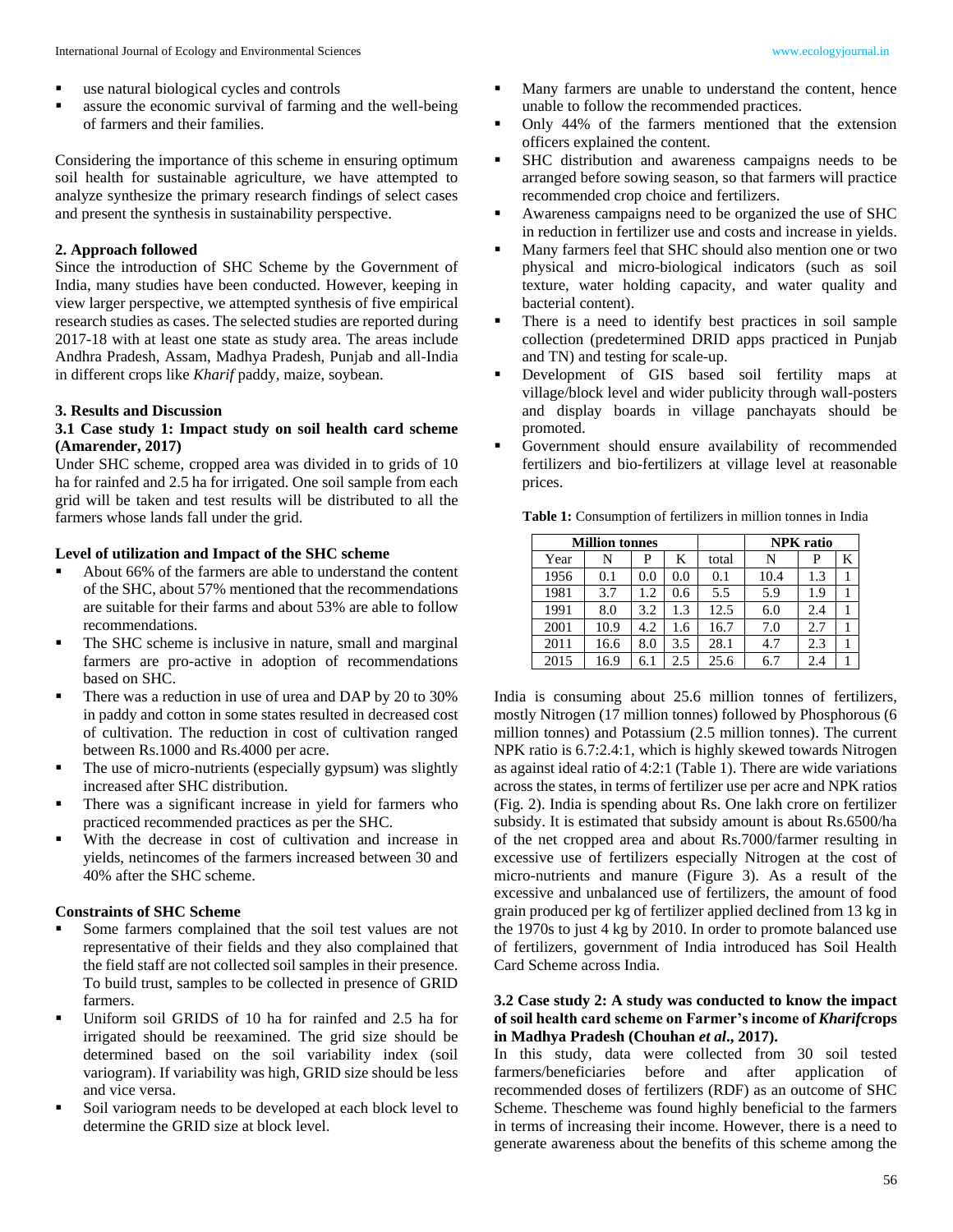farmers on one hand and strengthening of soil testing services / laboratories on the other hand for a wider adoption of RDF.The SHC scheme was launched in February 2015, and by July 2015, more than 34 lakh cards have been issued.

**Table 2:** Impact of soil testing on economics of cultivation of major kharif crop Madhya Pradesh (Rs/acre)

| <b>Variable</b> | <b>Before soil testing</b> | After soil testing          |               |  |  |  |
|-----------------|----------------------------|-----------------------------|---------------|--|--|--|
| Paddy           |                            |                             |               |  |  |  |
| Total cost      | 23639                      | 26691                       | 3052(12.91)   |  |  |  |
| Gross income    | 34870                      | 44076                       | 9205(26.40)   |  |  |  |
| Net income      | 11231                      | 17385                       | 6153(54.79)   |  |  |  |
| B: C ratio      | 1.5                        | 1.7                         | 0.2(13.33)    |  |  |  |
|                 | Soybean                    |                             |               |  |  |  |
| Total cost      | 10900                      | 10714                       | $-186(-1.70)$ |  |  |  |
| Gross income    | 17596                      | 21942                       | 4346(24.70)   |  |  |  |
| Net income      | 6696                       | 11228                       | 4532(67.70)   |  |  |  |
| B: C ratio      | 1.6                        | $\mathcal{D}_{\mathcal{L}}$ | 0.4(25.00)    |  |  |  |
|                 | Maize                      |                             |               |  |  |  |
| Total cost      | 8176                       | 9235                        | 1058(12.94)   |  |  |  |
| Gross income    | 11556                      | 17340                       | 5784(50.05)   |  |  |  |
| Net income      | 3380                       | 8105                        | 4726(139.83)  |  |  |  |
| B: C ratio      | 1.4                        | 1.9                         | 0.5(35.71)    |  |  |  |

Note: Figures within the parentheses show percentage difference after soil testing.

The impact of soil testing on the economics of cultivation of selected *kharif* crops was studied. In paddy the total cost of cultivation increased by 12.91 per cent, from 23639 to 26691 per acre, but net income also increases by 54.79 per cent from 11231 to 17385 per acre. The return per rupee investment also increased from 1.50 to 1.70 after the farmers got their soil tested. In soybean, the total cost of cultivation decreased by 1.7 per cent from 10900 to 10714 per acre but net income increased by 67.7 per cent from 6696 to 11228 per acre. The return per rupee investment also increased from 1.60 to 2.00 after the farmers got their soil tested. In maize, the total cost of cultivation increased by 12.94 per cent from 8176 to 9234 per acre and net income increased by 139 per cent from 3379 to 8105 per acre. The return per rupee investment was also increased from 1.40 to 1.90 after soil testing by the farmers.

### **3.3 Case study 3: A study to know the impact of soil health card scheme on production, productivity and soil health in Punjab (Singh** *et al***., 2017)**

Punjab has become the first state in India to issue Soil Health Cards (SHCs) during the year 2015. Keeping in view the importance of SHC scheme the present study was undertaken to examine the awareness, level of adoption and impact of application of recommended doses of fertilizers on soil test basis and its impact on income of major crops in Punjab, if any. Primary data were collected from 60 soil-tested and 60 control group farmers from four clusters of villages in Ludhiana and Patiala districts which were leading districts in distribution of SHC to the farmers in the state. The results of the study revealed that the farmers in soil-tested farmers category was younger having large family size, better educated and there were more number of OBC and SC in this category.

It was observed that farmers mostly preferred higher urea but lower DAP and MOP use in crops sown on their farms as compared to SHC recommendations. As far as application of

organic fertilizers is concerned, only FYM was applied by some of the farmers in their fields. Major problems encountered by the respondents in implementing SHC scheme were; less organization of camps regarding soil testing, difficulty in understanding the SHC reports and delayed delivery of SHC reports. The respondent farmers suggested making aware the farmers about SHC scheme by organizing more camps and timely disbursement of SHC reports.

As far as impact of SHC scheme is concerned, in case of paddy and maize crops, there was slight decline in chemical fertilizer usage especially N and P and increase in K usage in case of paddy and increase in N usage in basmati on soil-tested farms which shows the balanced usage of chemical fertilizers as per recommendation. Also, there was slight increase in the yield in case of paddy, basmati and maize crops on soil-tested farms. The implication is that SHC scheme is a win-win situation for the farmers in terms of decline in fertilizer usage along with increase in crop productivity.

**Table 3:** Average recommended quantity of fertilisers based on soil test report (as mentioned in the SHC) and as per farmers opinion in Punjab, 2015-16 (kgs/acre)

| <b>Crops</b>               | <b>FYM</b> Urea         |     | <b>DAP/SSP</b> | <b>MOP</b> | MgS <sub>04</sub> |  |
|----------------------------|-------------------------|-----|----------------|------------|-------------------|--|
|                            | As per soil test report |     |                |            |                   |  |
| Paddy                      |                         | 114 | 25/75          | 20         |                   |  |
| Basmati                    |                         | 30  |                |            |                   |  |
| Maize                      |                         | 123 | 50/140         | 20         |                   |  |
| As per the farmers opinion |                         |     |                |            |                   |  |
| Paddy                      | $1.29*$                 | 130 |                |            |                   |  |
| Basmati                    |                         | 81  |                |            |                   |  |
| Maize                      |                         | 103 | 42             |            |                   |  |

## **3.4 Case study 4: Impact of Soil Health Card Schemeon Production, Productivity and Soil Health in Assam (Jotin Bordoloiand Anup Kumar Das, 2017).**

**Cost of cultivation and income of major crop (***Kharif* **Paddy)** As the recommended dose of fertilizer (RDF) was not adopted by any of the sample farmers, the impact of application of recommended doses of fertilizer on yield and visible changes could not be found and incorporated in the report. In spite of that it was tried to work out the cost of cultivation and income of major crop (Kharif Paddy) for the sample farmers. The cost of cultivation and income of Kharif Paddy for the sample farmers have been presented in Table-5.1. From the table it is seen that the quantity and cost of most of the inputs (i.e. total labour, FYM, Fertilizers, etc.) are marginally in higher side for the soil tested farmers as compared to control group farmers except the rental value of the land. The rental value of land (Rs. 795/acre) for soil tested farmers was less than that of control group (Rs. 993/ acre) by Rs. 198, as the leased in area under control group was more than that of the soil tested group. The total costs of cultivation of Kharif paddy per acre of land were calculated at Rs. 12,868 and Rs. 12,993 for Soil tested and the control group farmers, respectively, with a marginal difference of Rs.125. On the return part, per acre yield (13.12 quintals) for soil tested farmers was marginally higher i.e. 0.50 quintal valued at Rs. 638 than the yield of the control farmers (12.62 quintals). There was a marginal difference of 0.17 quintal (valued at Rs. 41) in the yield of byproduct also, and the net income difference between the two groups was worked out at Rs. 804 per acre. Although, the soil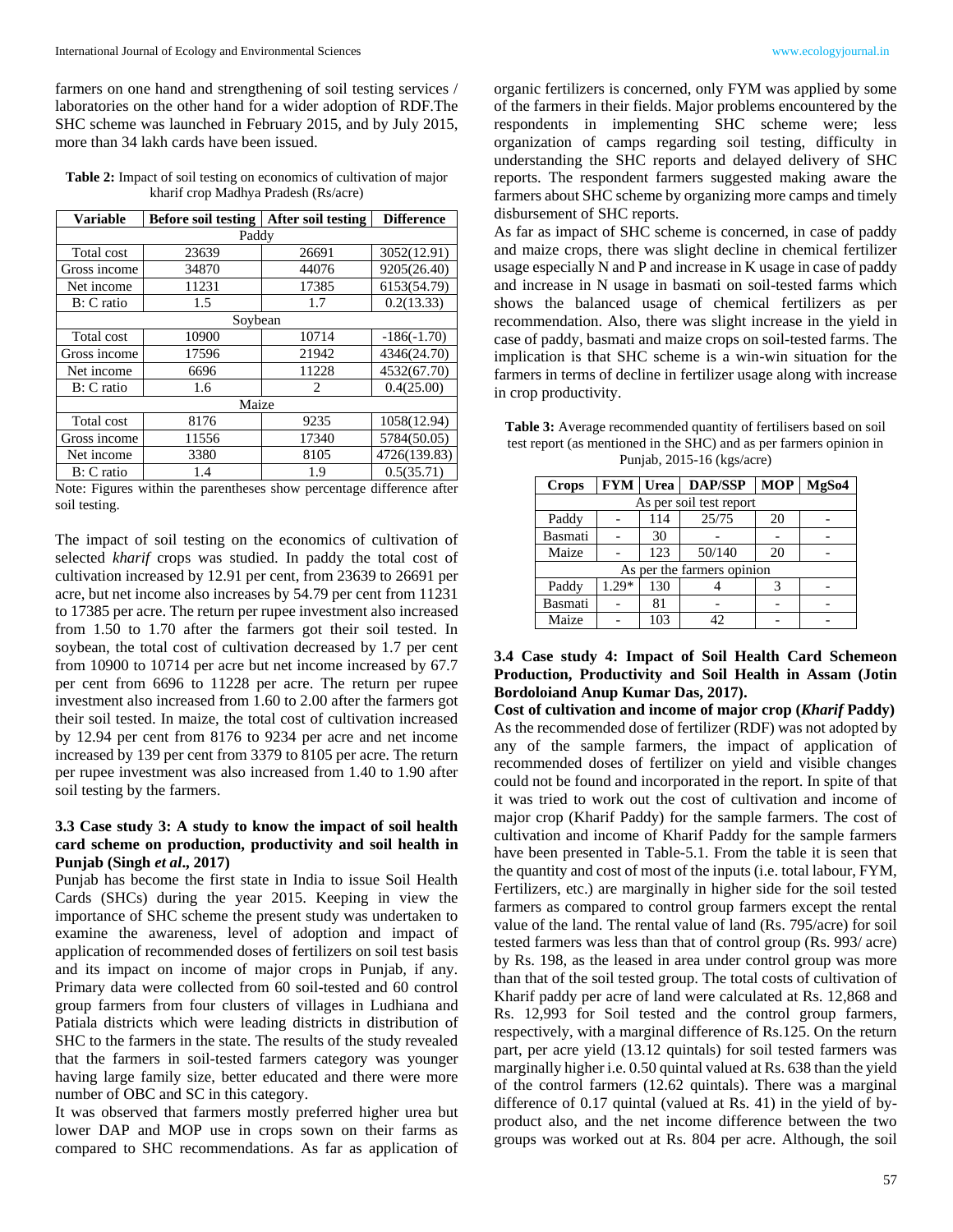tested farmers got slightly higher yield than the control group, it might not be due to judicious use of fertilizer as there was no such noticeable difference. It might have happened due to some other exogenous factors. Impact of any development programme can be assessed only when it goes to the field for execution. As the farmers in the sample area received the Soil Health Cards a bit late and could not go with the RDF as yet, proper evaluation of the scheme in Assam could not be undertaken in the true sense of the term. An assessment of this flagship programme can be carried out meaningfully in subsequent crop seasons if timely measures in the line are taken by the implementing agencies.

|                      |           |                          | <b>Soil tested farmers</b> |                          | Control group |                              | <b>Difference</b> |
|----------------------|-----------|--------------------------|----------------------------|--------------------------|---------------|------------------------------|-------------------|
| <b>Variables</b>     | Unit      | Qty                      | Cost (Rs.)                 | Qty                      | Cost (Rs.)    | Qty                          | $Cost$ (Rs.)      |
| Cost                 |           |                          |                            |                          |               |                              |                   |
| Total labour cost    |           | 45.38                    | 10,222                     | 44.62                    | 10,207        | 0.76                         | 15                |
| Manure/FYM           | Tonnes    | 0.09                     | 175                        | 0.08                     | 169           | 0.01                         | 6                 |
| Seed                 | No/kgs    | 18.63                    | 466                        | 18.60                    | 465           | 0.03                         | 1                 |
| Fertilisers N (Urea) | Kgs       | 9.08                     | 82                         | 8.80                     | 79            | 0.28                         | 3                 |
| P(DAP)               | Kgs       | 8.15                     | 635                        | 17.42                    | 610           | 0.73                         | 26                |
| K (MOP)              | Kgs       | 15.13                    | 303                        | 14.30                    | 287           | 0.83                         | 16                |
| Complex              | Kgs       |                          |                            | $\overline{\phantom{a}}$ |               | $\overline{\phantom{0}}$     |                   |
| Others               | Kgs       | $\overline{\phantom{a}}$ |                            | $\overline{\phantom{a}}$ |               | $\qquad \qquad \blacksquare$ |                   |
|                      | Kgs       | $\overline{\phantom{a}}$ |                            | $\overline{\phantom{a}}$ |               | $\overline{\phantom{a}}$     |                   |
| <b>PPC</b>           |           | $\overline{\phantom{a}}$ |                            | $\overline{\phantom{a}}$ |               | $\overline{\phantom{a}}$     |                   |
| Irrigation*          | Acre inch | $\overline{\phantom{a}}$ | 14                         | $\overline{\phantom{a}}$ | 6             | $\overline{\phantom{a}}$     | 8                 |
| Others               |           |                          |                            | $\overline{\phantom{a}}$ |               | $\overline{\phantom{0}}$     |                   |
| Rental value of land |           |                          | 795                        | $\overline{\phantom{a}}$ | 993           | $\overline{a}$               | $-198$            |
| Land revenue         |           |                          | 176                        | $\overline{\phantom{0}}$ | 176           | $\qquad \qquad -$            | $\Omega$          |
| Total cost           |           |                          | 12,868                     |                          | 12,993        |                              | $-125$            |
|                      |           |                          | Return                     |                          |               |                              |                   |
| Variables            | Unit      | Qty                      | Value (Rs.)                | Qty                      | Value (Rs.)   | Qty                          | Value (Rs.)       |
| Main product yield   | Quintals  | 13.12                    | 16,072                     | 12.62                    | 15,434        | 0.50                         | 638               |
| By product yield     | Ouintals  | 2.04                     | 509                        | 1.87                     | 468           | 0.17                         | 41                |
| Gross income         |           |                          | 16,531                     |                          | 15,902        |                              | 679               |
| Net income           |           |                          | 3,713                      |                          | 2,909         |                              | 804               |

**Table 4:** Changes in cost of cultivation of *Kharif* paddy crop and income in Assam, 2015 (Per acre)

Note: Out of total paddy areas 140.65 acres (for soil tested group) and 147.32 acres (for control group), only 10.76 acre and 4.84-acre areas are irrigated respectively.

### **3.5 Case study 5: Soil health card Adoption behavior of Farmers in Andhra Pradesh state of India (Chowdary** *et al***., 2018).**

The Government of Andhra Pradesh had launched the Bhoochetana Project (Soil Testing Project) in 2010-11 for distributing Soil Health Cards (SHCs) to farmers to encourage judicious application of fertilizers and to maintain soil fertility. Therefore, a study was undertaken to evaluate the project in terms of knowledge level on Soil Health Management (SHM) among beneficiary farmers, extent of adoption of SHC recommendations by beneficiary farmers, and factors that determined the adoption

of SHC recommendations. 47 respondents had followed the SHC recommendations for all the five years. This is followed by nine respondents who had followed for four years, 21 respondents for three years, 14 respondents for two years, and the rest nine respondents for one year. Among adopters of SHC recommendations, cent per cent of the farmers had adopted the SHC recommendations as such without any deviation. Whereas, among non-Adopters of SHC recommendations, an overwhelming proportion (92.45%) of farmers fell under excess adoption category.

| S. No |         | Years of Adoption No. of Adopters (n=100) |
|-------|---------|-------------------------------------------|
|       | 5 years |                                           |
|       | 4 years |                                           |
|       | 3 years | 21                                        |
|       | 2 years | 14                                        |
|       | years   |                                           |
|       | Total   |                                           |

**Table 5**

|  | <b>Table 6:</b> A Snap shot of cases reviewed |
|--|-----------------------------------------------|
|  |                                               |

| S.NO | cases reviewed and source        | Maior findings                                                                                         |
|------|----------------------------------|--------------------------------------------------------------------------------------------------------|
|      | Impact study on soil health card | 1) There was a reduction in use of urea and DAP by 20 to 30% in paddy and cotton in some states        |
|      | scheme                           | resulted in decreased cost of cultivation. The reduction in cost of cultivation ranged between Rs.1000 |
|      | AMARENDER (2017)                 | and Rs.4000 per acre.                                                                                  |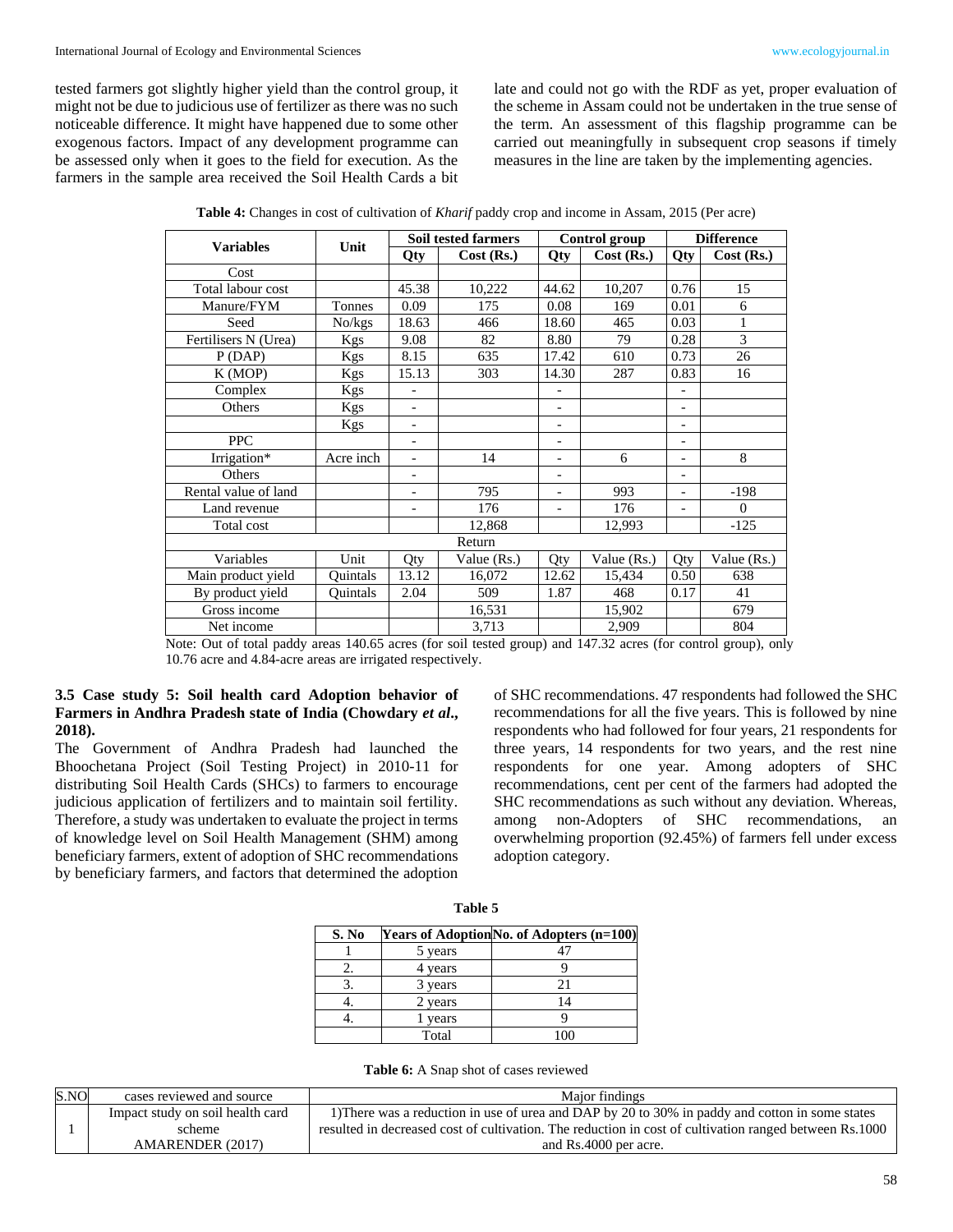|                |                                                                           | 2) SHC distribution and awareness campaigns needs to be arranged before sowing season, so that                                                             |
|----------------|---------------------------------------------------------------------------|------------------------------------------------------------------------------------------------------------------------------------------------------------|
|                |                                                                           | farmers will practice recommended crop choice and fertilizers. Only 44% of the farmers mentioned that                                                      |
|                |                                                                           | the extension officers explained the content.                                                                                                              |
|                |                                                                           | 3) Balanced application of fertilizers across India.                                                                                                       |
|                |                                                                           | 4) Decrease in usage of urea and DAP in paddy                                                                                                              |
|                |                                                                           | 5)Decreased cost of cultivation                                                                                                                            |
|                |                                                                           | 6) Increase in income of farmers.                                                                                                                          |
|                |                                                                           | 1) In paddy the total cost of cultivation increased by 12.91 per cent, from 23639 to 26691 per acre, but                                                   |
|                | A study was conducted to know the                                         | net income also increases by 54.79 per cent from 11231 to 17385 per acre. The return per rupee                                                             |
|                | impact of soil health card scheme on                                      | investment also increased from 1.50 to 1.70 after the farmers got their soil tested. 2)In soybean, the total                                               |
| $\overline{2}$ | Farmer's income of Kharifcrops in                                         | cost of cultivation decreased by 1.7 per cent from 10900 to 10714 per acre but net income increased by                                                     |
|                | Madhya Pradesh.                                                           | 67.7 per cent from 6696 to 11228 per acre. The return per rupee investment also increased from 1.60 to                                                     |
|                | Chouhan, R.S., Sharma, H.O., Rathi, D.                                    | 2.00 after the farmers got their soil tested.<br>3) In maize, the total cost of cultivation increased by 12.94 per cent from 8176 to 9234 per acre and net |
|                | and Niranjan, H.K. (2017)                                                 | income increased by 139 per cent from 3379 to 8105 per acre. The return per rupee investment was also                                                      |
|                |                                                                           | increased from 1.40 to 1.90 after soil testing by the farmers.                                                                                             |
|                |                                                                           | 1). It was seen that recommended quantity of fertilizers for paddy crop was 114 kg. urea, 25 kg.                                                           |
|                |                                                                           | diammonium phosphate (DAP) or 75 Kg. single super phosphate (SSP) and 20kg. muriate of potash                                                              |
|                |                                                                           | (MOP). Similarly, for basmati crop only 30 kg. urea was recommended per acre. In case of maize crop                                                        |
|                | A study was conducted to know the                                         | recommendation level of urea was 123 kg per acre besides 50 kg. DAP or 140 kg. SSP and 20 kg. MOP.                                                         |
|                | impact of soil health card scheme on<br>production, productivity and soil | Thus, recommendations about fertilizer use in SHC showed that these have been given only for macro-                                                        |
| 3              |                                                                           | nutrients use in paddy, basmati and maize crops.                                                                                                           |
|                | health in Punjab.                                                         | 2) According to farmers opinion requirement of urea was higher for paddy and basmati and lower for                                                         |
|                | Davinder, G., Singh, J.M and Sanjay,                                      | maize crop as compared to SHC report. Also, as per farmers opinion, requirement of DAP and MOP in                                                          |
|                | K. (2017)                                                                 | paddy and DAP in maize was also lower vis-a-vis based on SHC recommendations. Thus, farmers                                                                |
|                |                                                                           | mostly preferred higher urea but lower DAP and MOP use in crops as compared to SHC                                                                         |
|                |                                                                           | recommendations.                                                                                                                                           |
|                |                                                                           | 1) The total costs of cultivation of Kharif paddy per acre of land were calculated at Rs. 12,868 and Rs.                                                   |
|                |                                                                           | 12,993 for Soil tested and the control group farmers, respectively, with a marginal difference of Rs.125.                                                  |
|                |                                                                           | On the return part, per acre yield (13.12 qtls.) for soil tested farmers was marginally higher <i>i.e.</i> 0.50 qtl.                                       |
|                |                                                                           | valued at Rs. 638 than the yield of the control farmers (12.62 qtl). There was a marginal difference of                                                    |
|                | Impact of soil health card scheme on                                      | 0.17 qtl. (valued at Rs. 41) in the yield of by-product also, and the net income difference between the                                                    |
|                | production, productivity and soil                                         | two groups was worked out at Rs. 804 per acre. Although, the soil tested farmers got slightly higher                                                       |
| $\overline{4}$ | health in Assam. Jotin Bordoloiand                                        | yield than the control group, it might not be due to judicious use of fertilizer as there was no such                                                      |
|                | Anup K. Das. (2017)                                                       | noticeable difference.                                                                                                                                     |
|                |                                                                           | 2) As the farmers in the sample area received the Soil Health Cards a bit late and could not go with the                                                   |
|                |                                                                           | RDF as yet, proper evaluation of the scheme in Assam could not be undertaken in the true sense of the                                                      |
|                |                                                                           | term.                                                                                                                                                      |
|                |                                                                           | 3) Increase in yield of Kharif paddy per acre of land after adoption of SHC'S.                                                                             |
|                |                                                                           | 4) Decrease in cost of cultivation.                                                                                                                        |
|                | Soil health card Adoption behavior of                                     |                                                                                                                                                            |
| 5              | Farmers in Andhra pradesh state of                                        | 1) Adoption of SHC'S in Andhra Pradesh for five span was taken.                                                                                            |
|                | India. Chowdary, K.R., Babu, G.P and                                      | 2) 47 among 100 farmers were adopted and continued for five years.                                                                                         |
|                | Ravi, K.T (2018)                                                          |                                                                                                                                                            |

#### **3.6 Synthesis of cases reviewed**

Analysis of the five select cases reviewed and presented in this article helped us to consolidate the evidences and synthesize the common elements. Overall, the impact of SHC was assessed in terms of the select indicators like edaphic, biological, socioeconomic and cost-returns. The salient common findings of the reviewed cases are

- 1. Enabled balanced application of fertilizers across India.
- 2. Resulted in decreased usage of fertilizers.
- 3. Also led to decreased cost of cultivation.
- 4. Increased income levels of farmers.
- 5. Returns per rupee invested increased.
- 6. Adoption of SHC's increased.

#### **3.7 Emerging issues**

Global population is increasing and agriculture production is not adequate enough to support social need globally resulting in malnutrition, hunger, social instability, and death. Use of chemical fertilizer, insecticides, genetically modified organisms,

and modern science and technology for agriculture increases production of agriculture products but there are big threat for ecosystems, risk for diseases, etc. systematic sustainable agriculture is not established in bigger scales. In many cases, farmers use fertilizers, insecticides, randomly without specification for specific crops which causes improper growth, heterogeneous crop production, and resistance to other crops. Use of bio fertilizer is not established properly yet. Sustainable agriculture is the key for survival of mankind in the future, which involves holistic management of crops, livestock, and fisheries to make the farming system self-sustaining for a long period. Applications of nanotechnology to such sustainable processes can enable improved plant growth, soils and microbial stabilization, targeted application of chemicals and better plant and farmyard animal management, food processing, and rural waste management. However, the environmental safety concerns of widespread nanoparticle use should be carefully examined before large-scale application of such technologies. Widespread nutrient deficiencies and deteriorating soil health care cause of